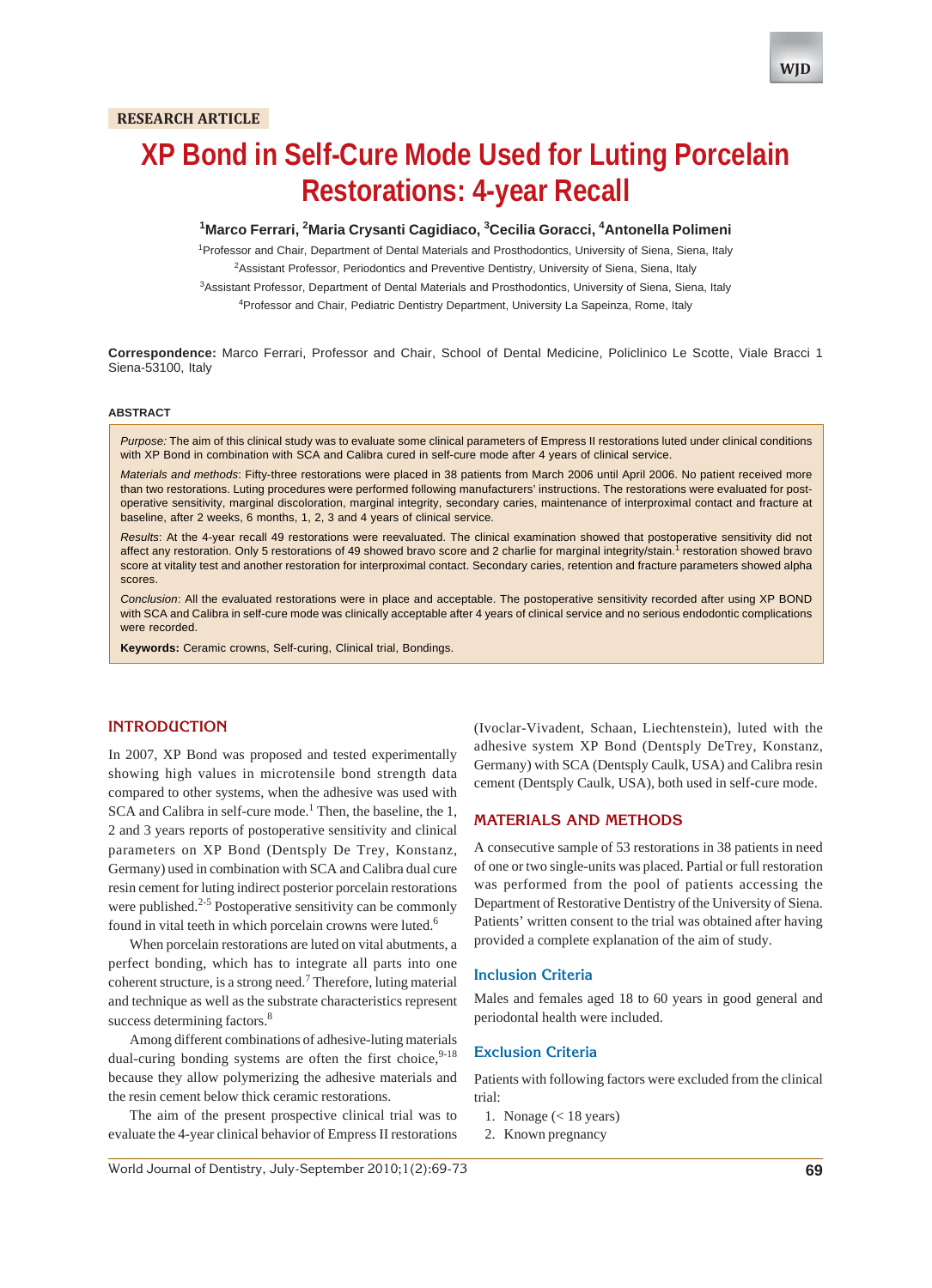- 3. Disabilities
- 4. Prosthodontic restoration of tooth can be expected.
- 5. Pulpitic, nonvital or endodontically treated teeth
- 6. (Profound, chronic) periodontitis
- 7. Deep carious defects (close to pulp, < 1mm distance) or pulp capping.
- 8. Heavy occlusal contacts or history of bruxism.
- 9. Systemic disease or severe medical complications
- 10. Allergic history concerning methacrylates
- 11. Rampant caries
- 12. Xerostomia
- 13. Lack of compliance
- 14. Language barriers.

## **Test Stimuli and Assessment**

Before restoring the tooth, a pain measurement was performed utilizing a simple pain scale based on the response method. Response was determined to a one-second application of air from a dental unit syringe (at 40-65 psi at approximately 20°C), directed perpendicularly to the root surface at a distance of 2 cm and by tactile stimuli with a sharp #5 explorer. The patient was asked to rate the perception of sensitivity experienced during this thermal/evaporative stimulation by placing a mark on a visual analog scale or line beginning at 0 and ending at 10 (where  $0 =$  no pain and  $10 =$  excruciating pain). In order to translate these scores into easily understood pain levels, a score of 0 was defined as no pain, 1 to 4 as mild sensitivity (which was provoked by the dentist air blast), and 5 to 10 as strong sensitivity (which was spontaneously reported by the patient during drinking and eating). Only patients scoring low on the analog scale were included in the study, whereas high score cases were excluded by the assumption that irreversible pulp inflammation may be sustaining high sensitivity. The status of the gingival tissues adjacent to the test sites was observed at baseline and at each recall. Patients were recalled at our department for testing postoperative sensitivity after 2 weeks, 6 months, 1, 2, 3 and 4 years.

## **Clinical Procedure**

For standardization purposes, the same operator performed all clinical procedures. Following anesthesia, rubber dam was placed, all carious structures were excavated, and any restorative material was removed. Preparation was performed using conventional diamond burs in a high-speed hand piece with no bevel on margins. The preparation design was dictated by the extent of decay and pre-existing restorations. The Residual Dentin Thickness (RDT) was evaluated on a periapical radiograph, and teeth with RDT thinner than 0.5 mm were excluded. After preparation, the impression of prepared tooth was taken and sent to the laboratory. A temporary restoration was inserted. One week after, the ceramic restorations were luted following manufacturer's instructions. The restorations were placed in the time period between March and April 2006

and examined for postoperative sensitivity at baseline after 2 weeks, 6 months, 1, 2, 3 and 4 years by the same operator. At each recall, data regarding postoperative sensitivity, stability and longevity were collected with reference to the USPHS criteria. Therefore, the following parameters were assessed: Postoperative sensitivity: the patient comfort with the restoration under function, cold and warm stimuli, and a gentle air stream was assessed. Sensitivity was defined by a scale from 0 to 10 as described above.

The null hypothesis tested was that the XP Bond in selfcure mode cannot prevent postoperative sensitivity after 4 years of clinical service.

The other evaluated clinical parameters were marginal discoloration and integrity, secondary caries, fracture, vitality test, retention and interproximal contacts.

## **RESULTS**

The results are summarized in Tables 1 to 4. All 53 teeth were evaluated at baseline, after 2 weeks, 6 months, 1 and 2 years, 51 restorations after 3 years and 49 after 4 years of clinical service. At baseline, 3 patients showed preoperative sensitivity at 5 teeth. 10 cases of postoperative sensitivity were observed at the 2 weeks recall and only 3 after 6 months. In one case the postoperative sensitivity raised from 0 to 6 immediately after luting the restoration (after the anesthetic effect vanished) but dropped to grade 3 after 6 months. In 7 cases showing an increase in postoperative sensitivity after 2 weeks, the hypersensitivity disappeared completely after 6 months. In two cases a residual postoperative sensitivity of grade 2 remained after 6 months. After 2 years of clinical service postoperative sensitivity of modest entity residuated only in one patient. No adverse events/effects did occur. All other parameters showed alpha scores. After 3 years of clinical service postoperative sensitivity was not reported in any of 51 re-evaluated restorations. Five restorations showed bravo and 2 charlie scores for marginal parameters. One restoration showed bravo for pulp vitality (Table 3). After 3 years of clinical service, all restorations were still clinically acceptable.

During the 4 years recall, postoperative sensitivity was not reported in any of 49 re-evaluated restorations. Three restorations showed bravo and 2 charlie scores for marginal parameters. One restoration showed bravo for pulp vitality and another for interproximal contact (Table 4). After 4 years of clinical service, all restorations showed to be in a clinical acceptable range.

## **DISCUSSION**

According to the results of this clinical study, XP Bond in selfcure mode could prevent postoperative sensitivity over 4 years of clinical service and the null hypothesis was rejected.

With the intention to control any additional source of variation beside the patient related variability, in this clinical trial one operator placed all the restorations. Two weeks after the placement of all restorations, postoperative sensitivity was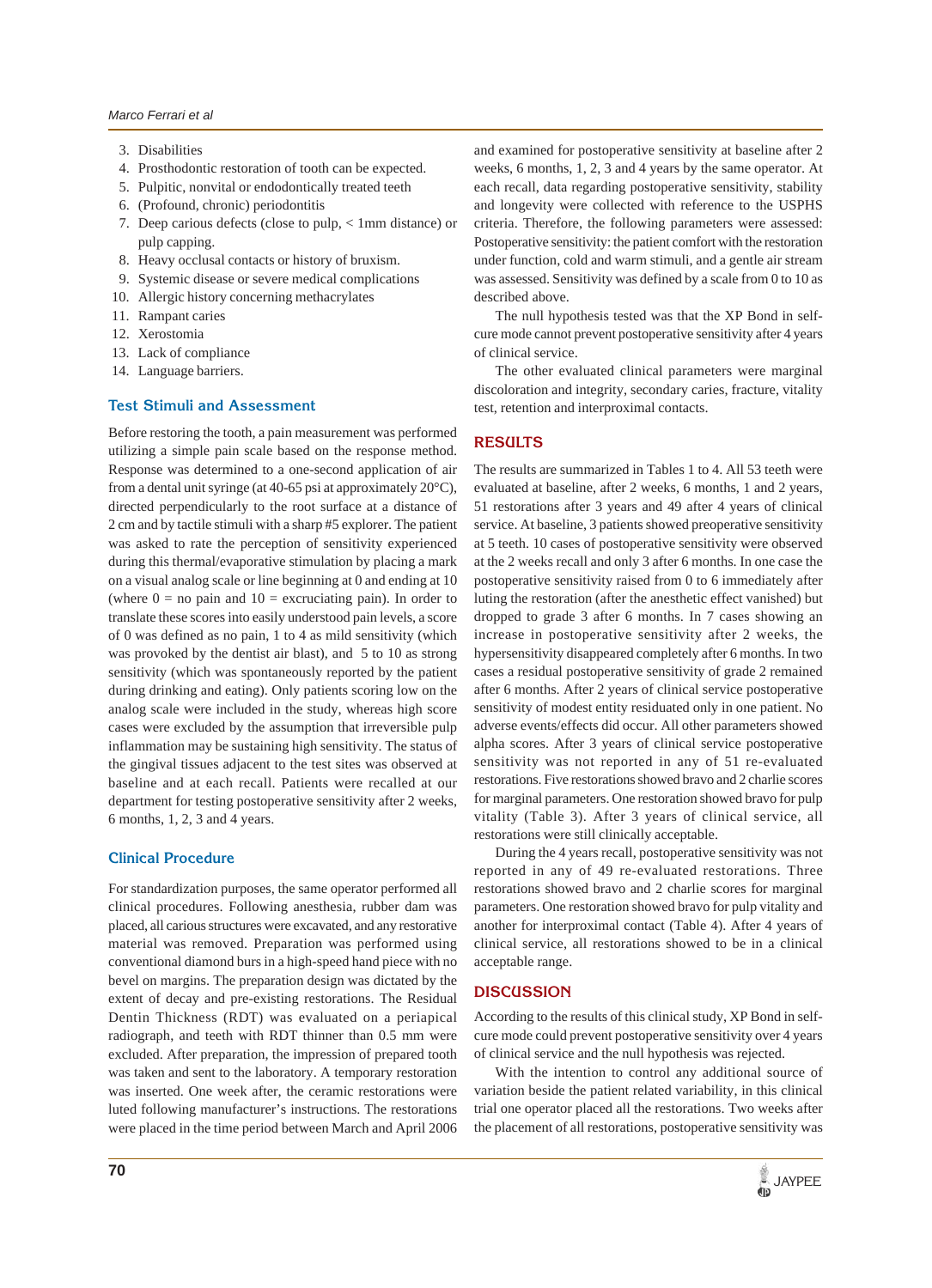| Table 1: Changes in pre- and postoperative sensitivity during the observation period of 2-year |                                                                                         |                                                                                                   |                                                      |  |  |
|------------------------------------------------------------------------------------------------|-----------------------------------------------------------------------------------------|---------------------------------------------------------------------------------------------------|------------------------------------------------------|--|--|
|                                                                                                | XP Bond/SCA/Calibra [n]                                                                 |                                                                                                   |                                                      |  |  |
| Restoration                                                                                    | Preoperative sensitivity<br>and or postoperative sensitivity<br>2 weeks after placement | Type of restoration                                                                               | Postoperative sensitivity<br>(2-year)                |  |  |
| 1 $(#5)$<br>2(#7)<br>3(#10)<br>4(#11, 14)<br>5(#26)<br>$6$ (#20, 29)<br>7(#32)                 | 6<br>2<br>3                                                                             | Inlay (OD)<br>Inlay (MOD)<br>Inlay $(MO)$<br>Onlay<br>Onlay<br>Inlay (OMD) and onlay<br>Inlay(OM) | $\Omega$<br>0<br>0<br>0<br>$\Omega$<br>$\Omega$<br>0 |  |  |
| 8(#39)<br>9(#43)                                                                               | 4<br>3                                                                                  | Onlay<br>Onlay                                                                                    | $\Omega$                                             |  |  |
| $10($ #46)<br>$11$ (#53)                                                                       | 3                                                                                       | Inlay (OMD)<br>Inlay(OMD)                                                                         | 0                                                    |  |  |

ī

### *XP Bond in Self-Cure Mode Used for Luting Porcelain Restorations: 4-year Recall*

|                                                    | ັ້ນ ເປີ<br>$10($ #46)<br>11 (#53)             | 3                                                                                                |              | Inlay (OMD)<br>Inlay(OMD)   |                | $\mathbf 0$<br>$\overline{0}$ |                |  |
|----------------------------------------------------|-----------------------------------------------|--------------------------------------------------------------------------------------------------|--------------|-----------------------------|----------------|-------------------------------|----------------|--|
| Note: 1-lowest sensitivity, 10-highest sensitivity |                                               |                                                                                                  |              |                             |                |                               |                |  |
|                                                    |                                               | Table 2: Performance criteria according to Ryge at (A) 6-month, (B) 1-year and (C) 2-year recall |              |                             |                |                               |                |  |
| A. Criteria and number of restorations             |                                               |                                                                                                  |              | XP Bond/SCA/Calibra         |                |                               |                |  |
|                                                    | evaluated at 6-month recall                   |                                                                                                  |              | Alpha                       | <b>Bravo</b>   | Charlie                       | Delta          |  |
| $\bullet$                                          | Marginal discoloration and integrity          |                                                                                                  | 53           | 53                          | $\overline{0}$ | $\overline{0}$                | $\overline{0}$ |  |
|                                                    | Secondary caries                              |                                                                                                  |              | 53                          | $\Omega$       | $\Omega$                      | 0              |  |
| <b>Vitality test</b><br>$\bullet$                  |                                               |                                                                                                  | 53           | 53                          | $\overline{0}$ | $\overline{0}$                | 0              |  |
| Interproximal contacts                             |                                               |                                                                                                  | 53           | 53                          | $\Omega$       | $\mathbf{0}$                  | 0              |  |
| Retention                                          |                                               | 53                                                                                               | 53           | $\Omega$                    | $\Omega$       | 0                             |                |  |
|                                                    | Fracture                                      |                                                                                                  | 53           | 53                          | $\mathbf{0}$   | $\Omega$                      | 0              |  |
|                                                    | <b>B.</b> Criteria and number of restorations |                                                                                                  |              | <b>XP Bond /SCA/Calibra</b> |                |                               |                |  |
| evaluated at 1-year recall                         |                                               | Alpha                                                                                            | <b>Bravo</b> | Charlie                     | Delta          |                               |                |  |
| $\bullet$                                          | Marginal discoloration and integrity          |                                                                                                  | 53           | 51                          | 2              | $\overline{0}$                | 0              |  |
|                                                    | Secondary caries                              |                                                                                                  | 53           | 53                          | $\Omega$       | $\Omega$                      | 0              |  |
| $\bullet$                                          | <b>Vitality test</b>                          |                                                                                                  | 53           | 53                          | $\Omega$       | $\Omega$                      | $\Omega$       |  |
|                                                    | Interproximal contacts                        |                                                                                                  | 53           | 53                          | $\Omega$       | $\Omega$                      | $\Omega$       |  |
|                                                    | Retention                                     |                                                                                                  | 53           | 53                          | $\Omega$       | $\overline{0}$                | $\Omega$       |  |
|                                                    | Fracture                                      |                                                                                                  | 53           | 53                          | $\overline{0}$ | $\overline{0}$                | 0              |  |
|                                                    | C. Criteria and number of restorations        |                                                                                                  |              | XP Bond/SCA/Calibra [n]     |                |                               |                |  |
|                                                    | evaluated at 2-year recall                    |                                                                                                  |              | Alpha                       | <b>Bravo</b>   | Charlie                       | Delta          |  |
| $\bullet$                                          | Marginal discoloration and integrity          |                                                                                                  | 53           | 49                          | $\overline{2}$ | $\overline{2}$                | 0              |  |
|                                                    | Secondary caries                              |                                                                                                  | 53           | 53                          | $\Omega$       | $\mathbf{0}$                  | 0              |  |
|                                                    | Vitality test                                 |                                                                                                  | 53           | 52                          |                | $\overline{0}$                | 0              |  |
|                                                    | Interproximal contacts                        |                                                                                                  | 53           | 53                          | $\Omega$       | $\overline{0}$                | O              |  |
|                                                    | Retention                                     |                                                                                                  | 53           | 53                          | $\overline{0}$ | $\overline{0}$                | 0              |  |

## **Table 3:** Performance criteria according to Ryge at 3-year recall

• Fracture  $\qquad \qquad$  53  $\qquad \qquad$  53  $\qquad \qquad$  0  $\qquad \qquad$  0  $\qquad \qquad$ 

| Criteria and number of restorations    |    | XP Bond / SCA / Calibra [n] |              |               |          |
|----------------------------------------|----|-----------------------------|--------------|---------------|----------|
| evaluated at 3-year recall             |    | Alpha                       | <b>Bravo</b> | Charlie       | Delta    |
| • Marginal discoloration and integrity | 51 | 44                          | 5            | $\mathcal{P}$ | $\Omega$ |
| • Secondary caries                     | 51 | 51                          | $\Omega$     | O             |          |
| • Vitality test                        | 51 | 50                          |              | 0             |          |
| • Interproximal contacts               | 51 | 51                          | $\Omega$     | 0             |          |
| • Retention                            | 51 | 51                          | $\Omega$     | 0             |          |
| $\bullet$ Fracture                     | 51 | 51                          |              |               |          |

World Journal of Dentistry, July-September 2010;1(2):69-73 **71**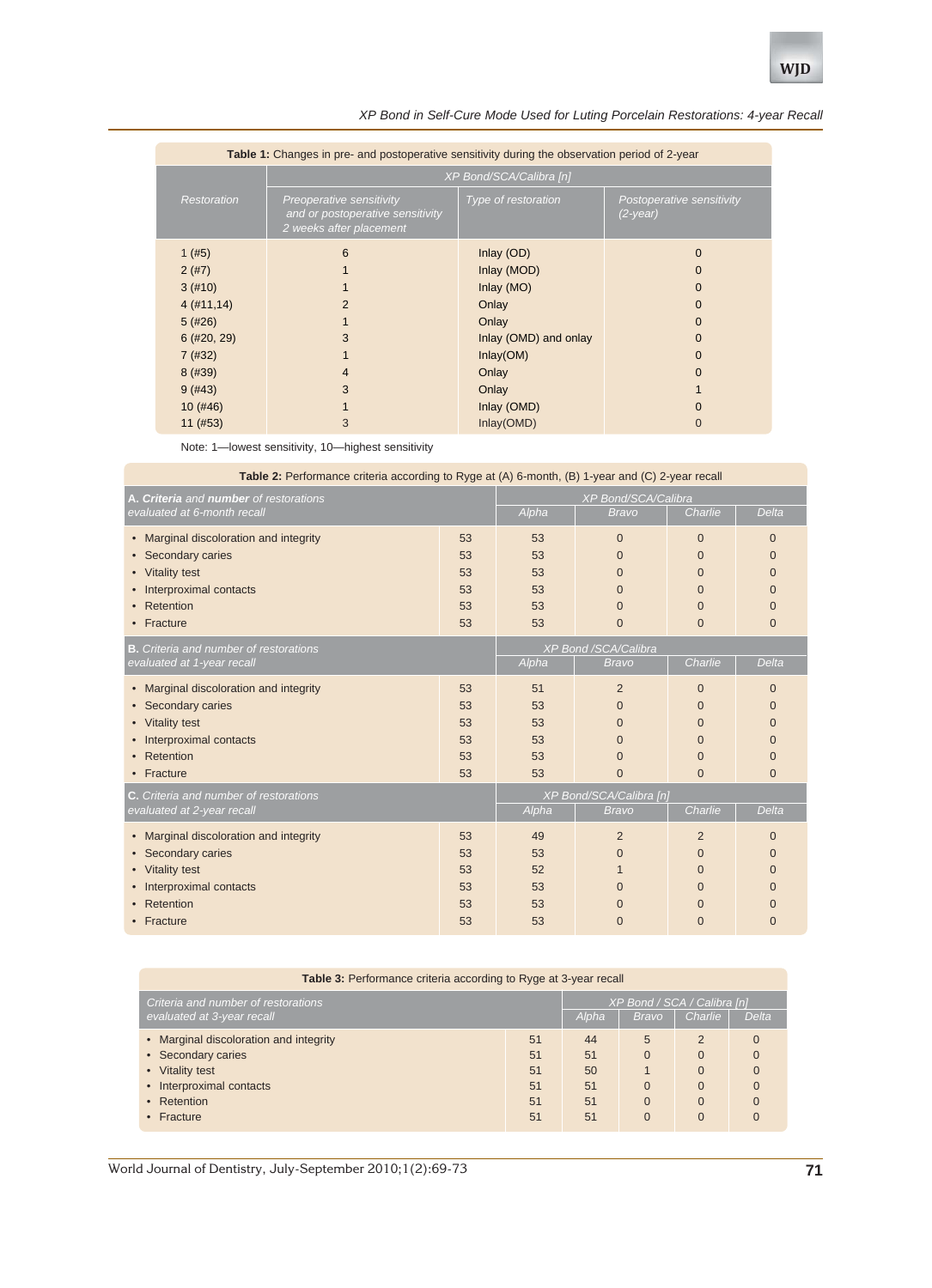#### *Marco Ferrari et al*

| <b>Table 4:</b> Performance criteria according to Ryge at 4-year recall |    |                           |                |                |          |  |
|-------------------------------------------------------------------------|----|---------------------------|----------------|----------------|----------|--|
| Criteria and number of restorations<br>evaluated at 4-year recall       |    | XP Bond / SCA/Calibra [n] |                |                |          |  |
|                                                                         |    | Alpha                     | <b>Bravo</b>   | Charlie        | Delta    |  |
| • Marginal discoloration and integrity                                  | 49 | 44                        | 3              | $\overline{2}$ | $\Omega$ |  |
| • Secondary caries                                                      | 49 | 49                        | $\Omega$       | $\Omega$       | 0        |  |
| • Vitality test                                                         | 49 | 48                        |                | $\Omega$       | $\Omega$ |  |
| • Interproximal contacts                                                | 49 | 48                        |                | $\Omega$       | $\Omega$ |  |
| • Retention                                                             | 49 | 49                        | $\overline{0}$ | $\Omega$       | $\Omega$ |  |
| • Fracture                                                              | 49 | 49                        | $\overline{0}$ | $\overline{0}$ | 0        |  |

found in around 19% (11 cases) of the restored teeth with a medium score of 1.9. Only one case of these 11 showed a high degree of postoperative sensitivity (score 6), whilst in other cases the sensitivity was not spontaneous. The case in which the postoperative sensitivity was so high at the beginning (score 6) showed a residual sensitivity after 1 year but of degree 2, being clinically acceptable. This observation is in agreement with a study that reported hypersensitivity to be the most common postoperative complication.<sup>16</sup> However, at the 6-month recall, the score dropped from grade 6 (strong) to grade 3 (mild) and after 1 year to grade 2 and at 2-year recall almost no postoperative sensitivity was found.

After 1 year of clinical service, two restorations scored bravo for marginal stain/integrity, a score still clinically acceptable. This observation might be explained by marginal wear of the composite luting cement undermining the mechanical support. $8,13$  This observation was confirmed after 2, 3 and 4 years of clinical service and lower scores were found for marginal stain/integrity. To prevent excessive marginal wear, it is therefore mandatory to have the narrowest gap possible between cavity preparation and ceramic restoration. Optimal fit (ranging from 50 to 100  $\mu$ m) is to be preferred,<sup>9</sup> particularly if the margins extend below the cementum-enamel junction.<sup>2,6</sup> Further clinical recalls will clarify, if the margins can be affected during longer clinical service.

The utilization of a correct bonding technique is mandatory to achieve good clinical results in ceramic inlays luting. $2$  In direct resin restorations, the bonding agent is routinely lightcured prior to the insertion of composite. In ceramic luting procedures precuring of the adhesive resin may make restoration seating more difficult. Also in this regard, the use of a self-cure bonding agent is advantageous. In the present study, a selfcuring cement was chosen for luting the restorations. The selfcure cements are able to achieve adequate degree of conversion also at sites where light-curing may be hindered by the thickness of ceramic. The setting time of the resin cement can be also directly correlated to room temperature, glass plate and mouth temperature.

It is important to understand the underlying chemical principles for each system. In case of XP Bond, mixing with

the self-cure activator SCA activates components of the SCA that are able to polymerize the adhesive interface upon contact with initiator from sufficiently initiated self- or dual-cure materials. Therefore, the self-cure mode for luting ceramic restorations of XP Bond mixed with SCA is only guaranteed when applied together with Calibra.

According to the data of this study, the mix of XP Bond with SCA in combination with self-activated Calibra showed clinically acceptable control of postoperative sensitivity at the 4-year recall. These findings will be re-evaluated during the next recall at 5 years.

## **CONCLUSION**

XP bond with SCA and Calibra used in self-cure mode showed no residual postoperative sensitivity in 49 luted porcelain restorations after 4 years of clinical service.

*Clinical relevance:* The results of this 4 years study reveal good clinical performance of XP bond in combination with SCA and Calibra in self-cure mode.

## **ACKNOWLEDGMENT**

This research was sponsored by Dentsply DeTrey, Konstanz, Germany.

## **REFERENCES**

- 1. Raffaelli O, Cagidiaco MC, Goracci C, Ferrari M. XP Bond in selfcure mode used for luting porcelain restorations. Part A: Microtensile test. J Adhes Dent 2007;9, Supplement 2:275-78.
- 2. Ferrari M, Goracci C, Grandini S, Cagidaco MC. XP Bond in selfcure mode used for luting porcelain restorations. Part B: Placement and 6-month report. J Adhes Dent 2007;9, Supplement 2:279-82.
- 3. Ferrari M, Coniglio I, Magni E, Cagidiaco MC. XP Bond in selfcuring mode used for luting porcelain restorations: 1 year recall. Int Dent SA, 2007.
- 4. Ferrari M, Coniglio I, Magni E, Cagidiaco MC. XP Bond in selfcuring mode used for luting porcelain restorations: 2-year recall. Ind Dent SA, 2008.
- 5. Ferrari M, Coniglio I, Magni E, Cagidiaco MC. XP Bond in selfcuring mode used for luting porcelain restorations: 3-year recall. Ind Dent SA, 2009.